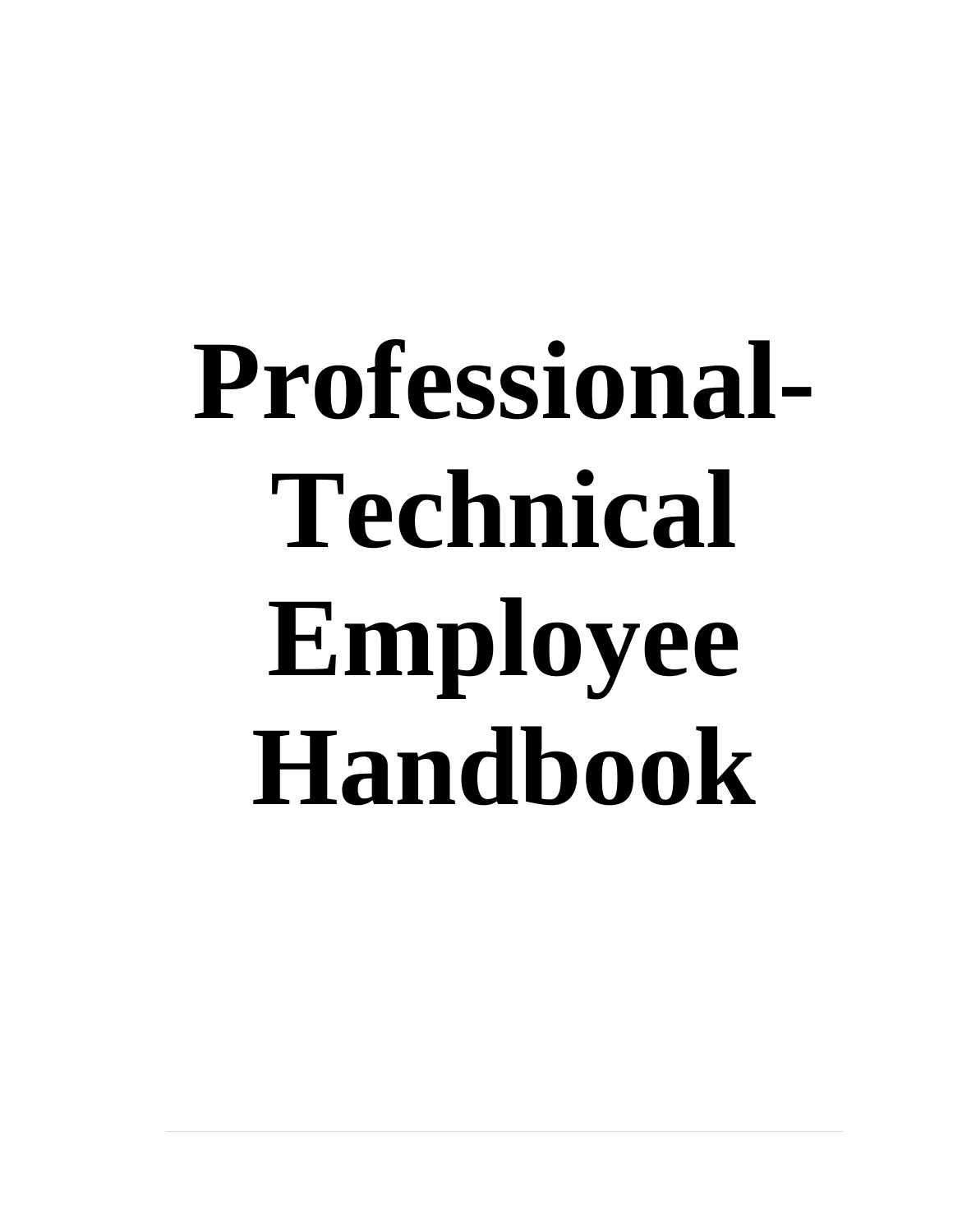Dear Professional-Technical Employee,

Your Salem-Keizer Public Schools Employee Handbook contains information about benefits, policies, procedures and special programs related to your employment with the District.

Your handbook was designed to provide you with a summary of the benefits available to you and to provide a reference to many of the District's employment policies and procedures.

Salem-Keizer Public Schools is committed to providing you and your eligible dependents with a generous employee benefit package. Our comprehensive benefits plan affords our professional-technical employees an opportunity to plan financially for both the present and the future. There is a selection of benefits available to you. You should read the benefits section of your handbook carefully to determine the best options for you and your family.

Questions you may have regarding these policies or procedures should be referred to the Human Resources department. Questions regarding benefits should be directed to the Employee Programs and Benefits office.

We hope that this handbook will provide a valued reference throughout your employment with Salem-Keizer Public Schools.

Sincerely,

John Beight

John Beight, Executive Director Human Resources Salem Keizer Public Schools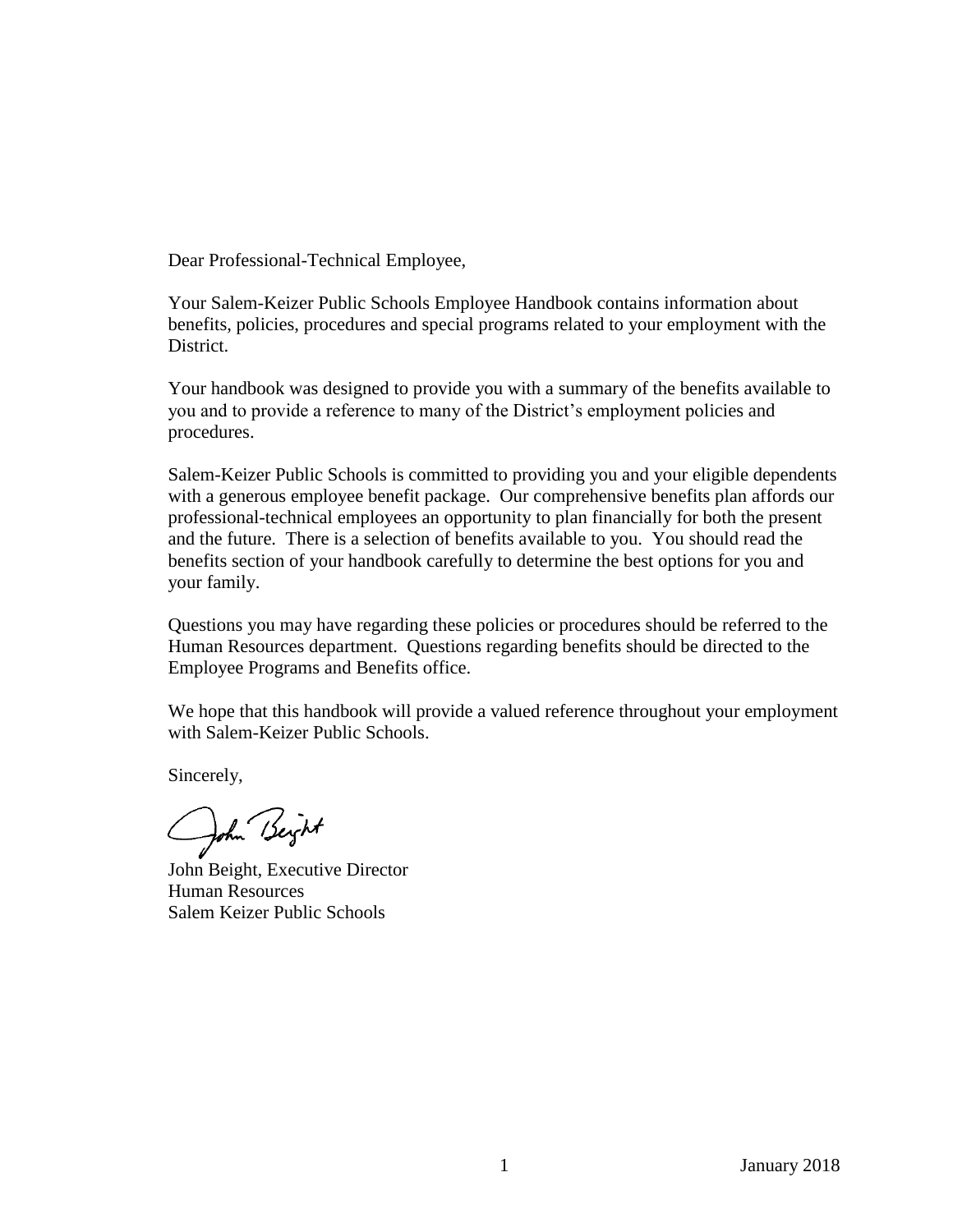## **Table of Contents**

| Exempt Employees and the Fair Labor Standards Act | 3  |
|---------------------------------------------------|----|
|                                                   | 4  |
|                                                   | 4  |
|                                                   |    |
|                                                   | 6  |
|                                                   | 6  |
|                                                   | 6  |
|                                                   | 6  |
|                                                   |    |
|                                                   | 7  |
|                                                   | 7  |
|                                                   | 7  |
|                                                   | 7  |
|                                                   | 8  |
|                                                   | 8  |
|                                                   | 8  |
|                                                   | 8  |
|                                                   | 8  |
|                                                   | 9  |
|                                                   | 9  |
|                                                   |    |
| Benefits                                          | 10 |
|                                                   | 10 |
|                                                   | 10 |
|                                                   | 10 |
|                                                   | 11 |
|                                                   | 11 |
| Tax Sheltered Annuities (TSA),                    |    |
| Deferred Compensation and U.S. Savings Bonds      | 11 |
|                                                   | 11 |
| Special Programs                                  | 12 |
|                                                   | 12 |
|                                                   | 13 |
|                                                   | 13 |
|                                                   | 14 |
|                                                   | 14 |
|                                                   | 14 |
|                                                   |    |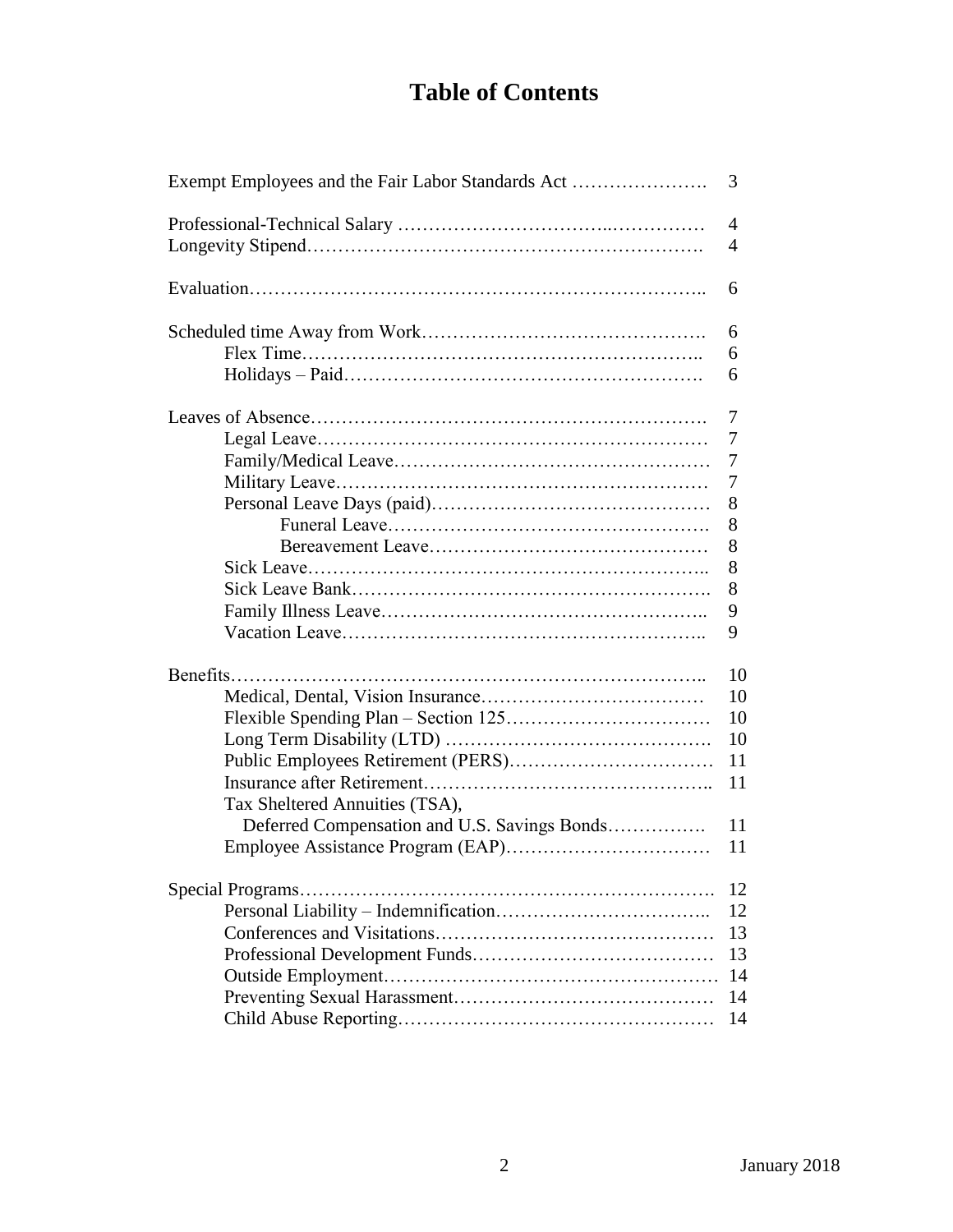# **Professional-Technical Employee**

It is the policy of the District to maintain and administer a formal salary plan for Professional-technical employees which recognizes the relative value of positions within the District when compared with each other, and which compensates an employee based upon the work of the position.

Professionl-technical employees receive many of the same benefits afforded to administrators such as life insurance, long term disability and leave days. Professionaltechnical employees do not pay association dues.

The District considers some supervisory-technical employees to be exempt from overtime based on the Fair Labor Standards Act (FLSA) and Oregon law, therefore, paid compensation will not be provided to exempt employees for overtime. The FLSA definition of exempt is as follows:

The Fair Labor Standards Act, 29 USC Section 201-219 applies to employees of the State and its political subdivisions, including school districts. (29 USC 203 (e)(2)). The FSLA establishes requirements relating to minimum wages, payment and computation of overtime, and defines working hours. Oregon law also governs minimum wages and the payment of overtime for Oregon employees. ORS 653.017.

Both the FLSA and ORS 653 exempt certain employees from overtime compensation requirements. Oregon law exempts four major categories of public employees from overtime provisions. These exemptions under ORS 653 and the FLSA are based upon job duties, minimum salaries and being paid on a salary basis.

Employees exempt from overtime compensation generally include individuals engaged in administrative, executive or professional work who:

- a) Performs predominately intellectual, managerial or creative tasks;
- b) Exercises discretion and independent judgment; and
- c) Earns a salary and is paid on a salary basis.

Under the FLSA, an employer may provide an exempt employee with additional compensation without losing the exemption in the form of a flat sum, bonus, straight hourly or time and one-half payment. It may also include paid time off. (29CFR 541.064(a)).

Please talk with your supervisor or contact Human Resources to confirm whether or not your position is exempt or non-exempt. As a supervisory-technical exempt employee,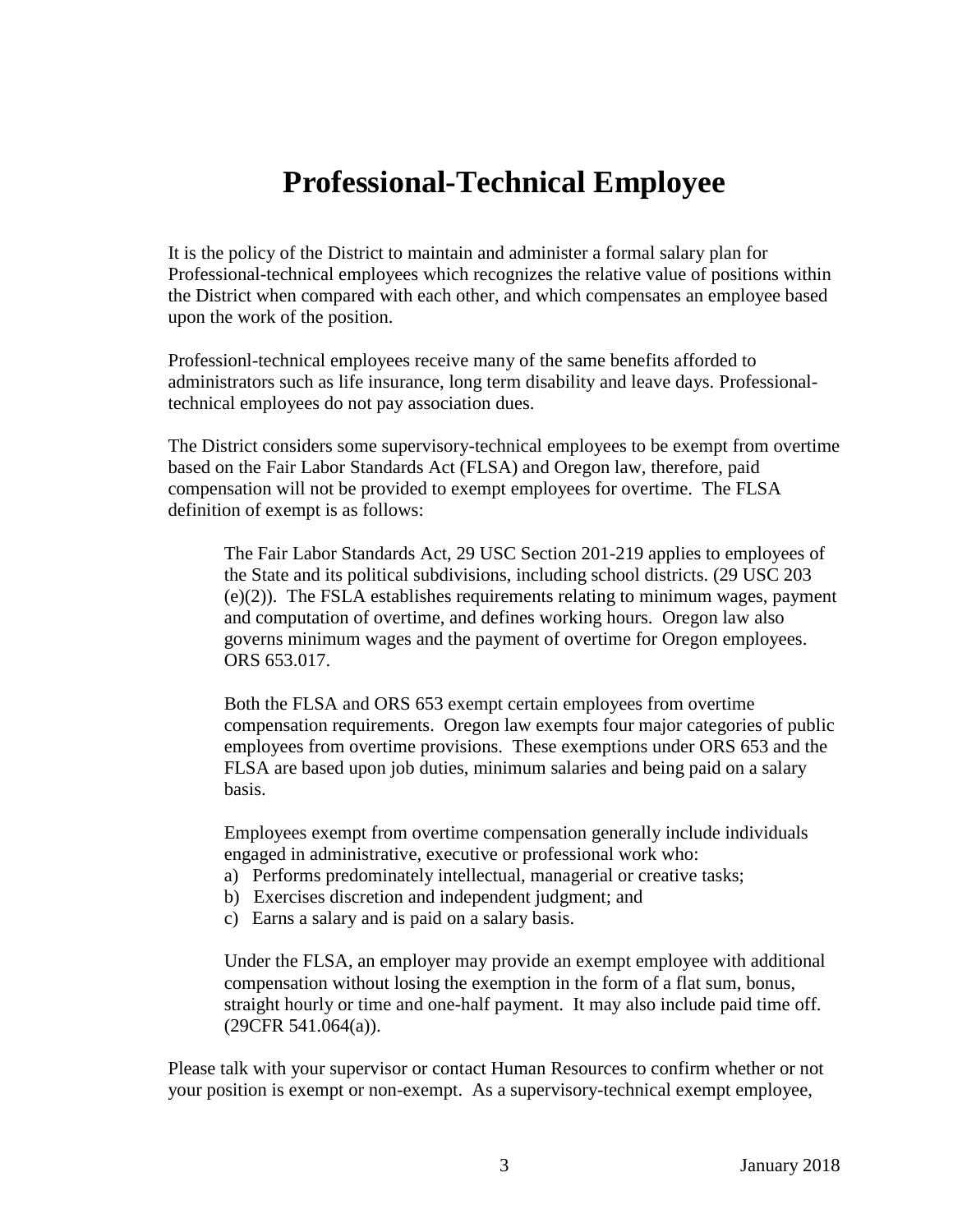you can expect your work hours per week to vary, but it will not be uncommon to work over 40 hours a week or even up to 50 hours per week.

Under extraordinary circumstances and with prior written approval from a supervisor, an employee may be granted additional compensation if they are working out of classification or on a special project not normally associated with their regular job duties. These are determined in advance on a case-by-case basis.

No overtime will be paid for work over 40 hours a week for professional-technical exempt employees.

#### **Salary Plan**

The specific objectives of the salary plan include the following:

- To pay competitive salaries as part of the overall compensation and benefit package in order to attract and retain competent and well-qualified personnel.
- To compare salaries with the salaries paid by other school districts, governmental bodies, and private companies in order to maintain a salary schedule that takes into consideration the cost of living changes as reflected by current community wage and salary rates.
- To establish and maintain salary ranges for all positions, which encourages growth and movement within grade levels.
- To comply fully with provisions of all government regulations regarding compensation.
- To communicate to all employees the compensation policy and methods used to administer this policy.

Cost of living adjustments (COLA) may be reviewed on a consult and confer basis with the Executive Director of Human Resources and the District's Superintendent.

## **Longevity Stipend**

A longevity stipend has been established. A professional-technical employee would receive this longevity stipend once every three years in October of the year he/she qualifies. The stipend will be a single payment equal to the increment received by persons moving to the top of the respective salary grade. Qualified means any professional-technical employee who is repeating at the  $7<sup>th</sup>$  step of their current salary grade and has 10 or more years of continuous service with the District in a bargaining unit, professional-technical, or confidential position.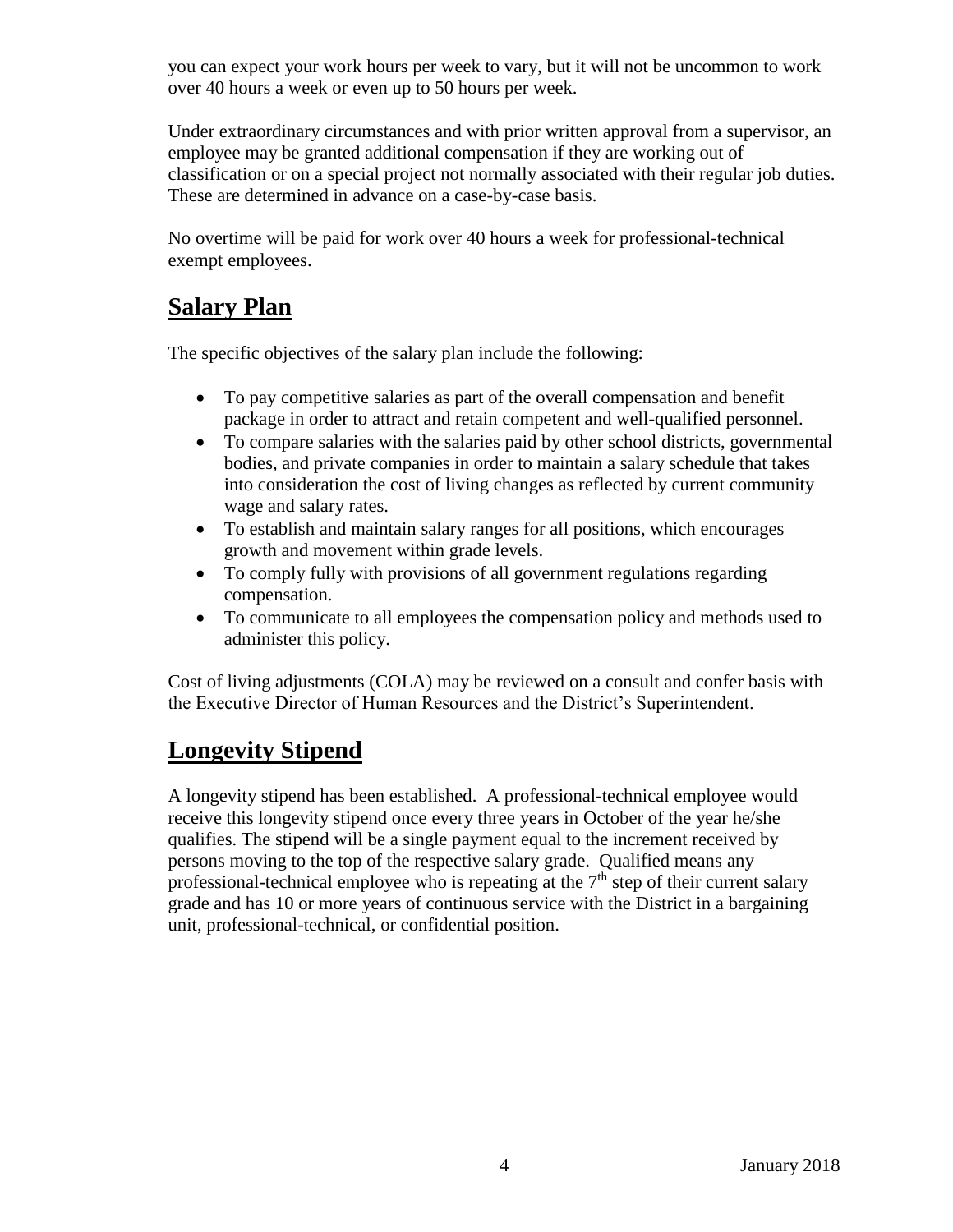# **Salary Schedule**

#### **PROFESSIONAL/TECHNICALS SCHOOL DISTRICT 24J, MARION COUNTY, OREGON EFFECTIVE JULY 1,2017 - JUNE 30, 2018**

#### **2% INC.**

| <b>Title</b>                                         | <b>GRADE</b> | <b>STEP</b><br>1 | <b>STEP</b><br>2 | <b>STEP</b><br>3 | <b>STEP</b><br>4 | <b>STEP</b><br>5 | <b>STEP</b><br>6 | <b>STEP</b><br>7 |
|------------------------------------------------------|--------------|------------------|------------------|------------------|------------------|------------------|------------------|------------------|
| Transportation Field Coord. (0772)                   | 421          | 48,749           | 51,188           | 53,698           | 56,450           | 59,215           | 62,224           | 65,342           |
| Custodial Field Coordinator (0771)                   |              |                  |                  |                  |                  |                  |                  |                  |
| Recruiter - Classified (0774)                        |              |                  |                  |                  |                  |                  |                  |                  |
|                                                      |              |                  |                  |                  |                  |                  |                  |                  |
| Shop Foreman (0773)                                  | 423          | 53,698           | 56,450           | 59,215           | 62,224           | 65,342           | 68,577           | 72,009           |
|                                                      |              |                  |                  |                  |                  |                  |                  |                  |
| Network Infrastructure Support Technician.<br>(0775) | 425          | 59,215           | 62,224           | 65,342           | 68,577           | 72,009           | 75,598           | 79,485           |
| Emergency Management Specialist (0761)               | 426          | 62,224           | 65,342           | 68,577           | 72,009           | 75,598           | 79,485           | 83,484           |
| College & Career Readiness Coordinator (0340)        |              |                  |                  |                  |                  |                  |                  |                  |
| Safety Officer (0762)                                |              |                  |                  |                  |                  |                  |                  |                  |
| Environmental Health Spec.(0776)                     |              |                  |                  |                  |                  |                  |                  |                  |
|                                                      |              |                  |                  |                  |                  |                  |                  |                  |
| Network Communication Analyst 2 (0778)               | 427          | 65,342           | 68,577           | 72,009           | 75,598           | 79,485           | 83,484           | 87,667           |
|                                                      |              |                  |                  |                  |                  |                  |                  |                  |
| Network Communication Analyst 3 (0780)               | 430          | 75,598           | 79,485           | 83,484           | 87,667           | 92,050           | 96,660           | 101,493          |
|                                                      |              |                  |                  |                  |                  |                  |                  |                  |
| Management Asst. 2 (0786)                            | 310          | 52,526           | 55,178           | 57,853           | 60,855           | 63,835           | 67,098           | 70,476           |
| Conf. Payroll Specialist (0782)                      | 311          | 55,178           | 57,853           | 60,855           | 63,835           | 67,098           | 70,476           | 73,996           |
| Staffing Specialist (0785)                           |              |                  |                  |                  |                  |                  |                  |                  |
|                                                      |              |                  |                  |                  |                  |                  |                  |                  |
| Mgmnt Analyst, Budget (0789)                         | 314          | 63,835           | 67,098           | 70,476           | 73,996           | 77,706           | 81,558           | 85,736           |
| Internal Auditor (0796)                              |              |                  |                  |                  |                  |                  |                  |                  |
| Prevention & Prot. Coord (0797)                      |              |                  |                  |                  |                  |                  |                  |                  |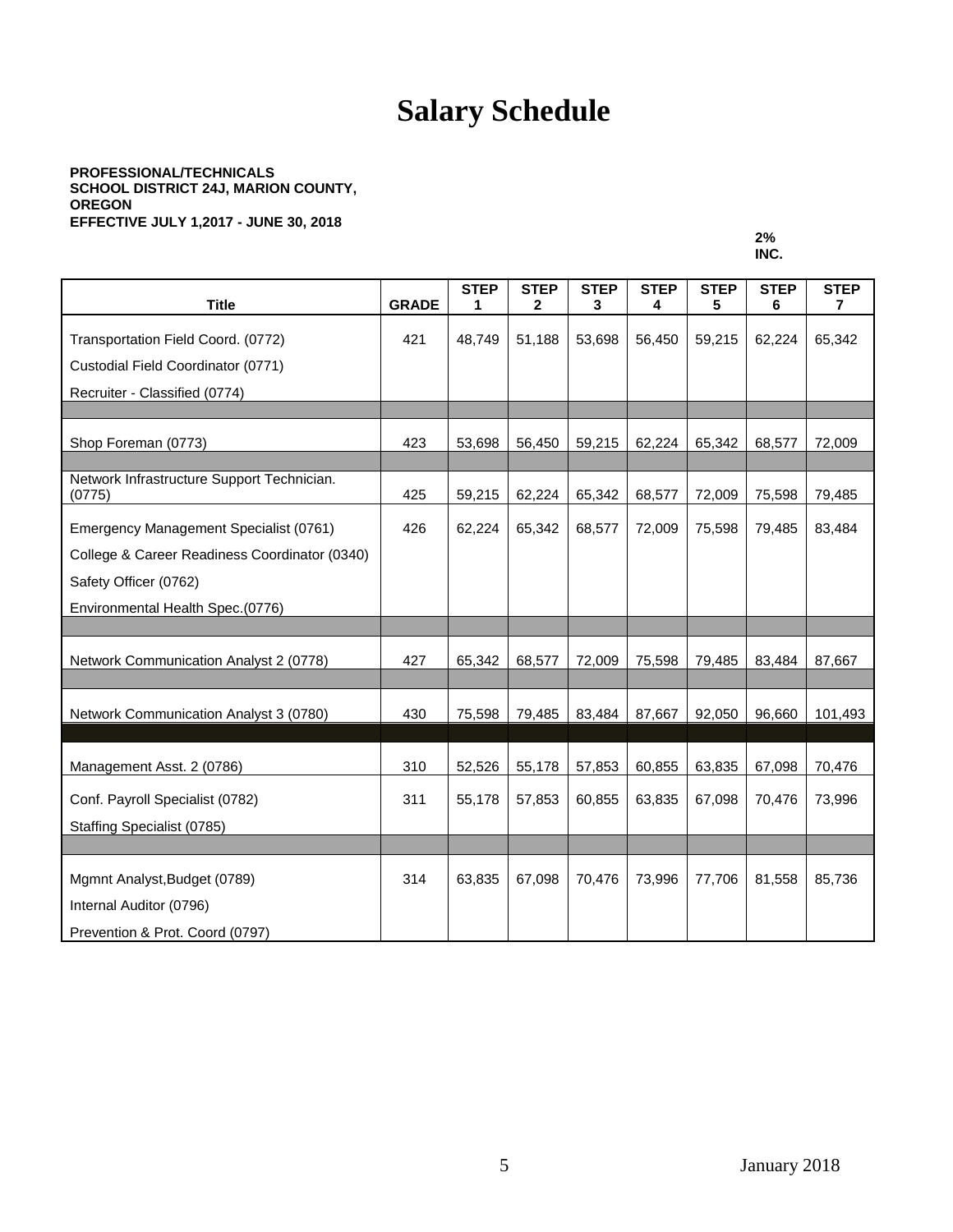# **Evaluation**

Each professional-technical employee is evaluated annually by their supervisor using the classified employee performance evaluation form(s).

A professional-technical employee who is new to the District will serve a six-month probationary period. The employee's supervisor is responsible for conducting an evaluation following the end of the probationary period.

# **Scheduled Time Away from Work**

#### **Flex Time**

Employees should consult with their supervisors prior to making changes in their work schedules or using flex time.

- Prior to using flex time, arrangements must be approved by the respective supervisor.
- Flex time is not accruable.

#### **Holidays – Paid**

(District Code of Policies and Rules: HUM-M006)

The following holidays are paid provided the professional-technical employee is on the active payroll and works on the last regular District workday prior to and the first regular District workday after the occurrence of the holiday, or are on a paid leave on such days.

Independence Day Christmas Eve Day Labor Day Christmas Day Veterans' Day New Year's Day Thanksgiving Day Martin Luther King Day Day following Thanksgiving Memorial Day

Holiday pay is prorated based on daily work schedules for less than eight-hour employees.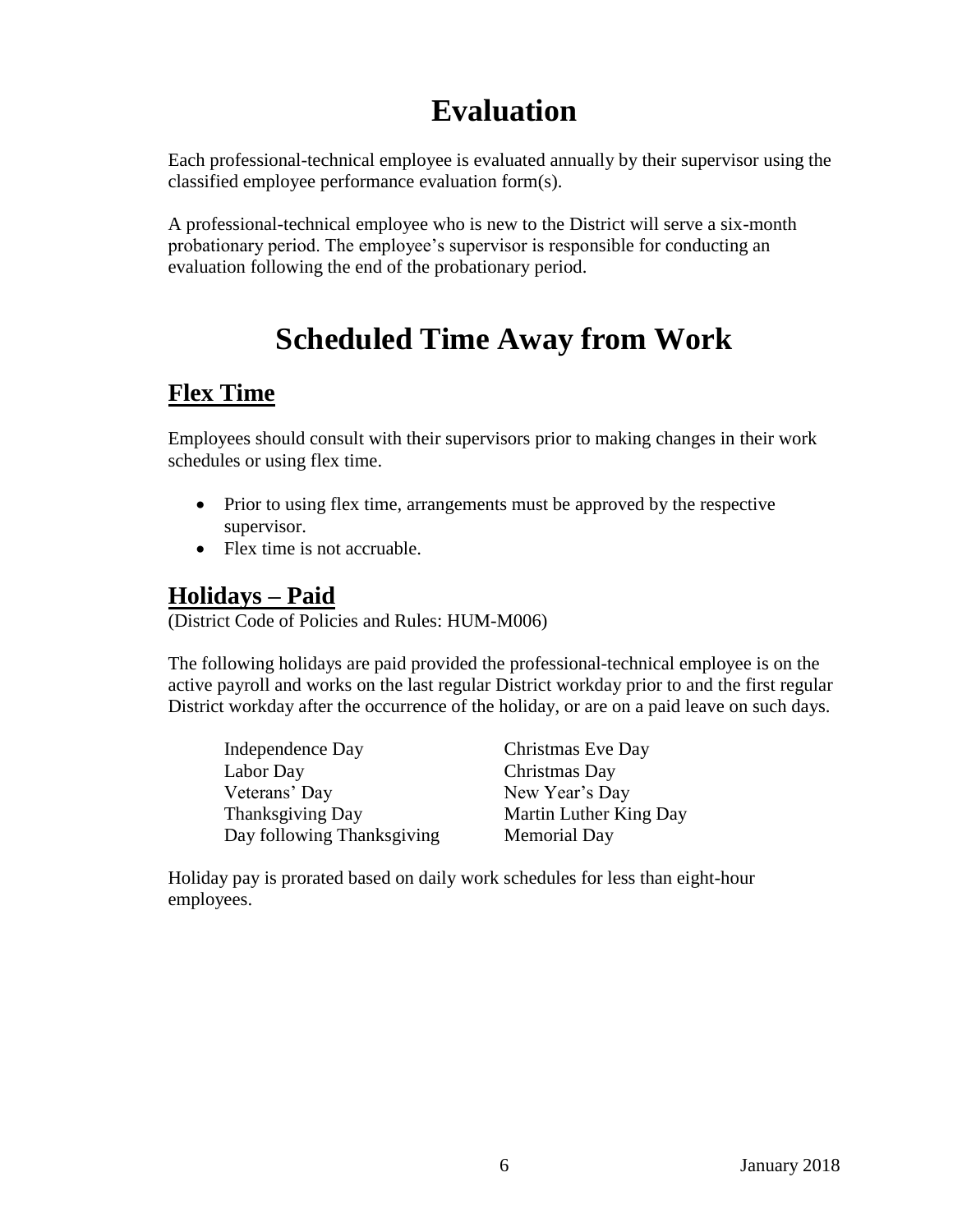# **Leaves of Absence**

Immediate supervisors should always be made aware of any type of leave request. All leaves of absences must be approved at least 3 days prior to leave date. The following is a description of the different type of leave requests, and who is responsible for consideration of approval.

- 1. Vacation time, outside of an approved FMLA/OFLA leave, will be approved by immediate supervisor
- 2. All personal leave will be approved by immediate supervisor, unless it is during a date when personal leave is not available. Personal leave during this period will be approved by Human Resources
- 3. All unpaid leave requests will be approved by Human Resources only.
- 4. All FMLA/OFLA leaves of absences will be approved by Human Resources only.

#### **Legal Leave**

(District Code of Policies and Rules: HUM-M006)

Professional-technical employees appearing in court on their own behalf are required to notify their immediate supervisor prior to such absence. Personal leave is appropriate for this type of leave.

If a professional-technical employee is called for jury duty or is subpoenaed as a witness for a reason related to work or for a reason that is not personal, no salary deduction will be made. If the employee is subpoenaed for personal reasons then use of personal leave would be appropriate.

#### **Family/Medical Leave**

FMLA – Family and Medical Leave Act OFLA – Oregon Family Leave Act

FMLA and OFLA are provided in accordance with State and Federal law. These regulations provide eligible workers with protected leave to care for themselves or family members in cases of death, illness, injury, childbirth, adoption and foster placement.

#### **Requesting Medical Leave**

To request a medical leave, please contact Human Resources. Forms for FMLA/OFLA (application for FMLA/OFLA, medical certification, medical release and FMLA/OFLA handbook) are under QAM on the District website. Employees are required to give at least 30 days notice if the need is foreseeable, or as much notice as practical under the circumstances surrounding the need for leave.

#### **Military Leave**

Military leave will be provided in accordance with State and Federal law currently listed as ORS 408.290, ORS 659a.093, ORS 659a.171 and USERRA, 38 USC § 4301 et seq. May have up to 15 days of paid, military, leave provisions per federal fiscal year (10/1-9/30). If requested, may use vacation and personal leave only while on leave.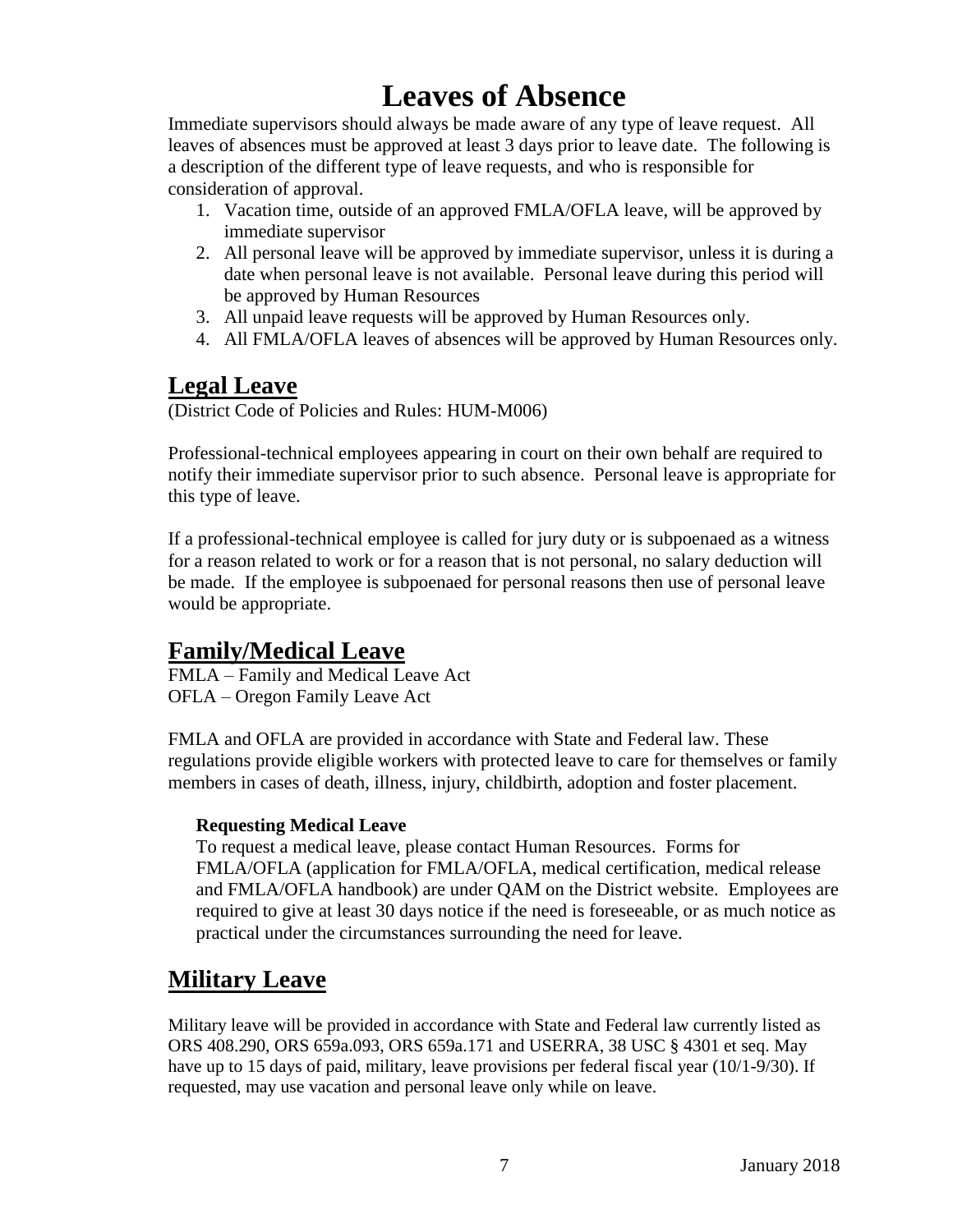## **Personal Leave Days (Paid)**

| Funeral Leave (non-family)  | Up to 8 hours per funeral         |
|-----------------------------|-----------------------------------|
|                             | [At the discretion of supervisor] |
| Personal/Emergency          | 3 days per year                   |
|                             |                                   |
| <b>Family Illness Leave</b> | 5 days per year                   |
|                             |                                   |
| <b>Bereavement Leave</b>    | 5 days per occurrence             |
| (immediate family member)   |                                   |

#### **Sick Leave**

(District Code of Policies and Rules: HUM-M006)

Twelve Month professional-technical employees earn one day per month up to 12 days per year.

Sick leave shall accumulate without limit. Sick leave will be earned and accrued on a monthly basis at rate of one (1) day per month. A professional-technical employee who was previously employed by another Oregon school district may transfer up to 75 days of unused sick leave from that employer.

Sick leave may only be used for personal illness and medical appointments.

#### **Sick Leave Bank**

The purpose of the Sick Leave Bank shall be to extend a professional-technical employee's paid sick leave days should an illness or injury exhaust the employee's accumulated sick leave and vacation leave. At initial enrollment, each professionaltechnical employee wishing to participate contributes a minimum of eight hours up to a maximum of 40 hours of their sick leave to a common bank.

New employees shall have 30 days to make a contribution. Such contributions are irrevocable. Only employees who have contributed hours to the bank may apply for hours from the bank. Participation in the bank shall be voluntary. The initial contribution is a one-time contribution unless the bank should be depleted. At such time, enough hours will be deducted from each member of the bank to bring the total back to 1,000 hours. An employee who has been a member of either the Licensed or Classified Sick Leave Banks and moves to the Professional-Technical Sick Leave Bank must reenroll in that group's bank by contributing the appropriate number of hours.

To request paid sick days from the bank, an employee must first deplete all personal accumulated sick leave and vacation leave, obtain a physician's verification that they are medically unable to work, and request Sick Leave Bank hours. Request forms may be obtained from the Benefits office. A committee composed of three members representing the administration will act in a timely manner upon the request. The committee shall grant the request if (1) District records show that the member has exhausted their accumulated sick leave, (2) the member is not eligible for lost time compensation under Workers' Compensation, under PERS eligibility, or under the District's long-term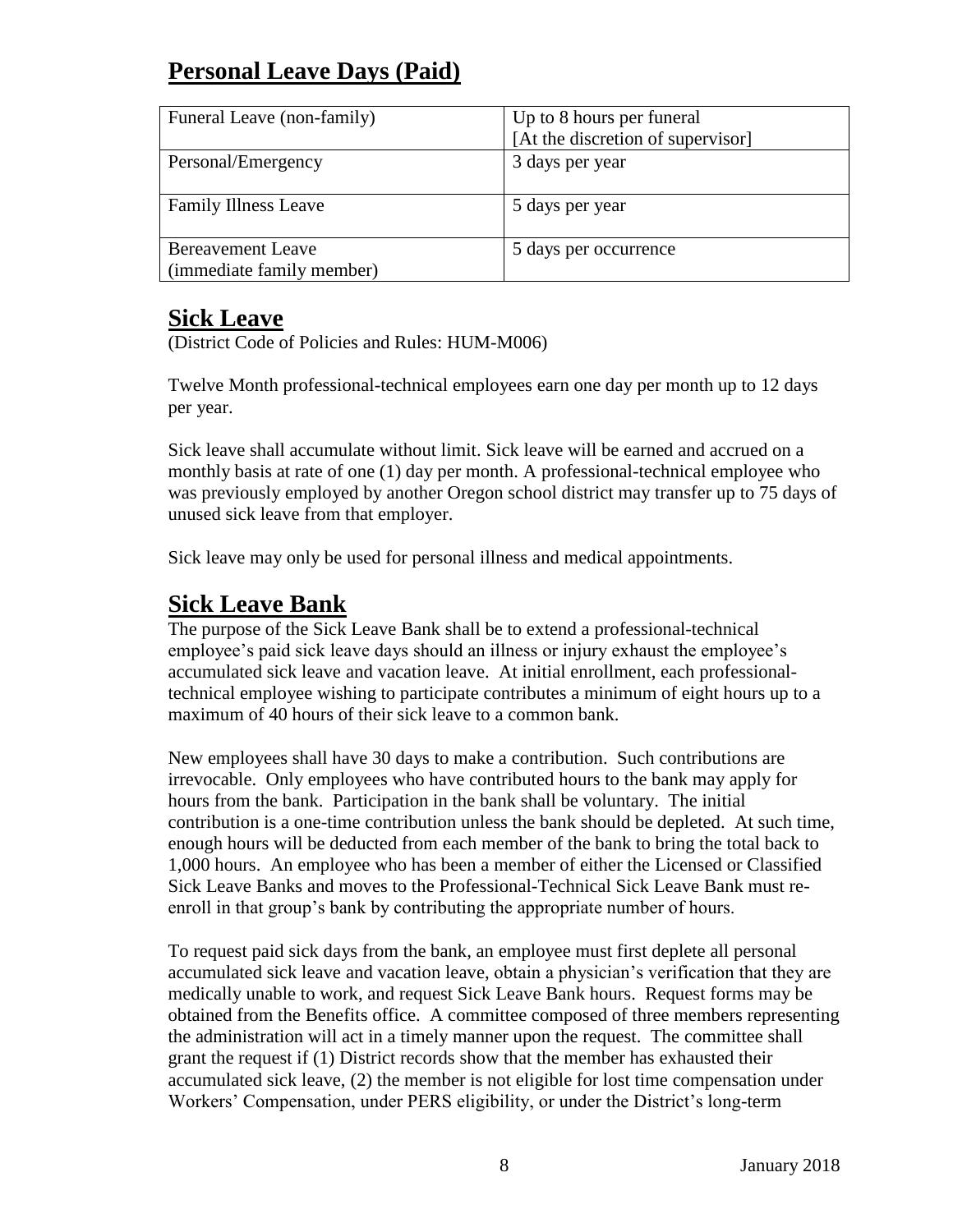disability insurance, (3) the member is a contributing member to the Sick Leave Bank and, (4) there are sufficient days in the Sick Leave Bank to cover the request.

If the request is approved, the committee shall notify Human Resources. If Sick Leave bank hours are denied, the member shall be informed in writing as to the reason for the denial. The action of the committee shall not be subject to appeal. In no case will more than a total of 50 days of sick leave from the Sick Leave Bank be approved per individual member in any one school year.

#### **Family Illness Leave**

Family illness leave may be utilized for absence due to critical illness or injury of a member of the immediate family. A critical illness/injury means any illness/injury requiring the employee's presence. The immediate family is defined as blood relations and in-laws, to include spouse, children (including step-children and children towards whom the employee stands in loco parentis), parents (including step-parents), grandparents and grandchildren, brother and sister (including step-brother and sister), uncle, aunt, nephew and niece. When the family member resides outside the employee's household, the illness must be critical in order for the employee to take leave.

## **Vacation Leave**

Twelve-month professional-technical employees receive 20 days paid vacation annually based on a fiscal year. Vacation hours are accrued on a monthly basis. Vacation time must be requested in advance and be pre-approved by the supervisor. Approval is subject to District peak work periods.

Vacation normally cannot be taken during the first six months of employment if the professional-technical employee is new to the District. If the professional-technical employee has accrued vacation from a prior District position, they would be permitted to take vacation subject to approval by their immediate supervisor.

Professional technical employees hired after July 1 shall have their vacation accrual prorated by the proportion of term of employment to a 12-month period. Any unused portion of the vacation period shall not be carried beyond June 30 of the fiscal year following the year in which the vacation was earned except under special written arrangements with the supervisor and the Human Resources Executive Director.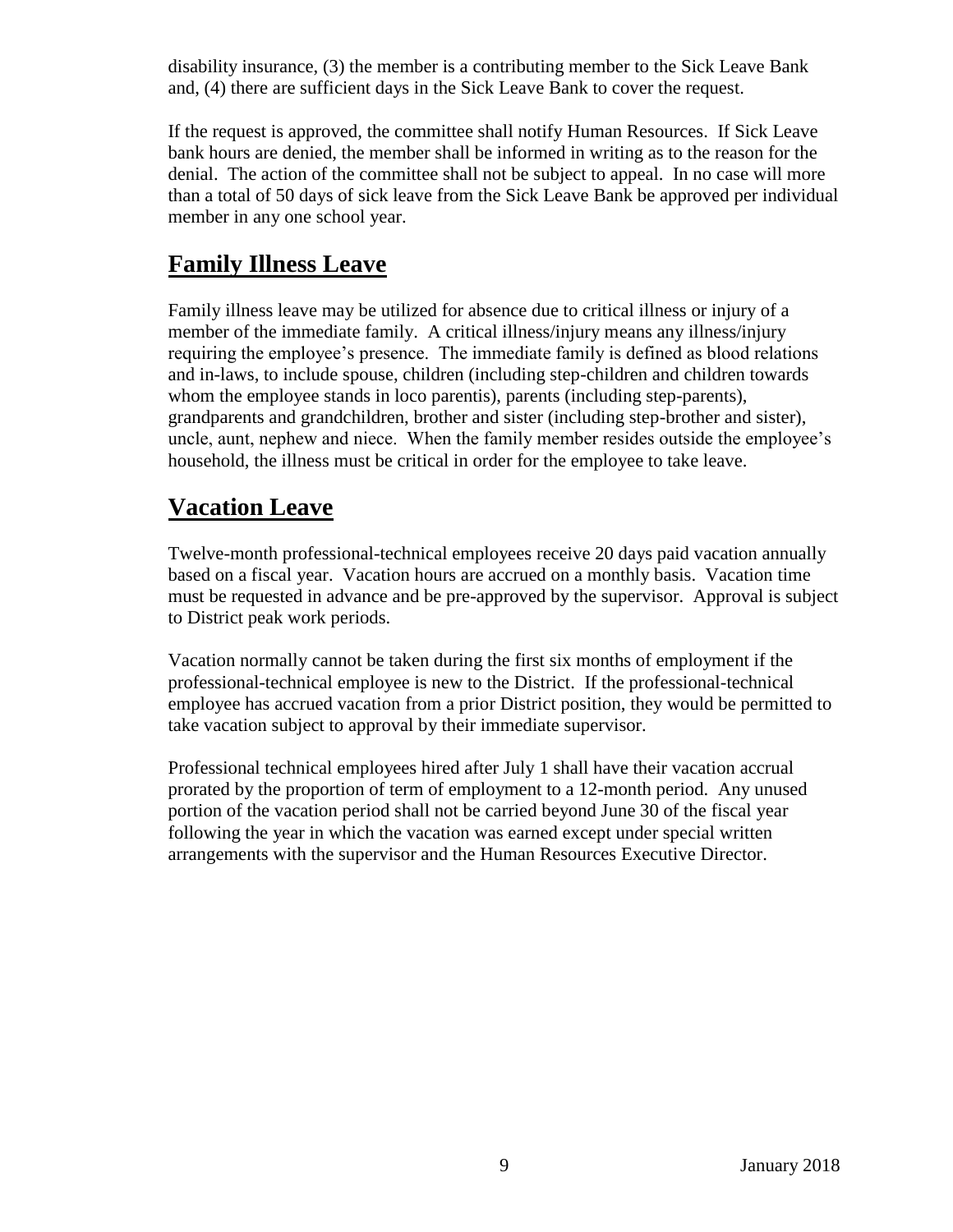# **BENEFITS**

#### **Medical, Dental, Vision Insurance Benefits**

Professional-technical employees are grouped with administrators for medical, dental and vision benefits. You may choose from several health plan options provided through the Oregon Educators Benefit Board. All plans include medical, dental, and vision benefits for the employee and family members. The District contributes a maximum amount for each full-time employee. For each part-time employee the amount is pro-rated based on the percent of FTE the employee works. For all plans there will be a monthly out-ofpocket premium expense for the employee based on the plan selected. The professionaltechnical employee must select their insurance program within 31 days of employment. In addition, they may change insurance plans annually during the open enrollment period.

#### **Flexible Spending Plan – Section 125**

This program allows for pre-tax dollars to pay for dependent care costs, medical expense costs, and insurance premiums deducted on a pre-tax basis. (American Fidelity is the FSA Administrator, employees need to set up an appointment through the Benefits Department to set up an FSA account.

#### **Life Insurance**

A \$100,000 life insurance policy is provided as part of the insurance package. The coverage also includes accidental death and dismemberment benefits

## **Long-Term Disability (LTD)**

The District offers eligible employees income protection if the eligible employee becomes totally disabled from a pregnancy, a covered illness, or accidental bodily injury. After a 90-day waiting period, you are entitled to receive a monthly LTD benefit of up to 60% of your insured earnings. The premium for LTD insurance is paid by the employee through payroll deduction.

## **Short-Term Disability (STD)**

Short term disability is also offered to professional-technical employees. This plan has a 14-day waiting period and covers 60% of the employee's pre-disability salary for up to 90 days. The premium for STD is paid for by the employee with after tax dollars.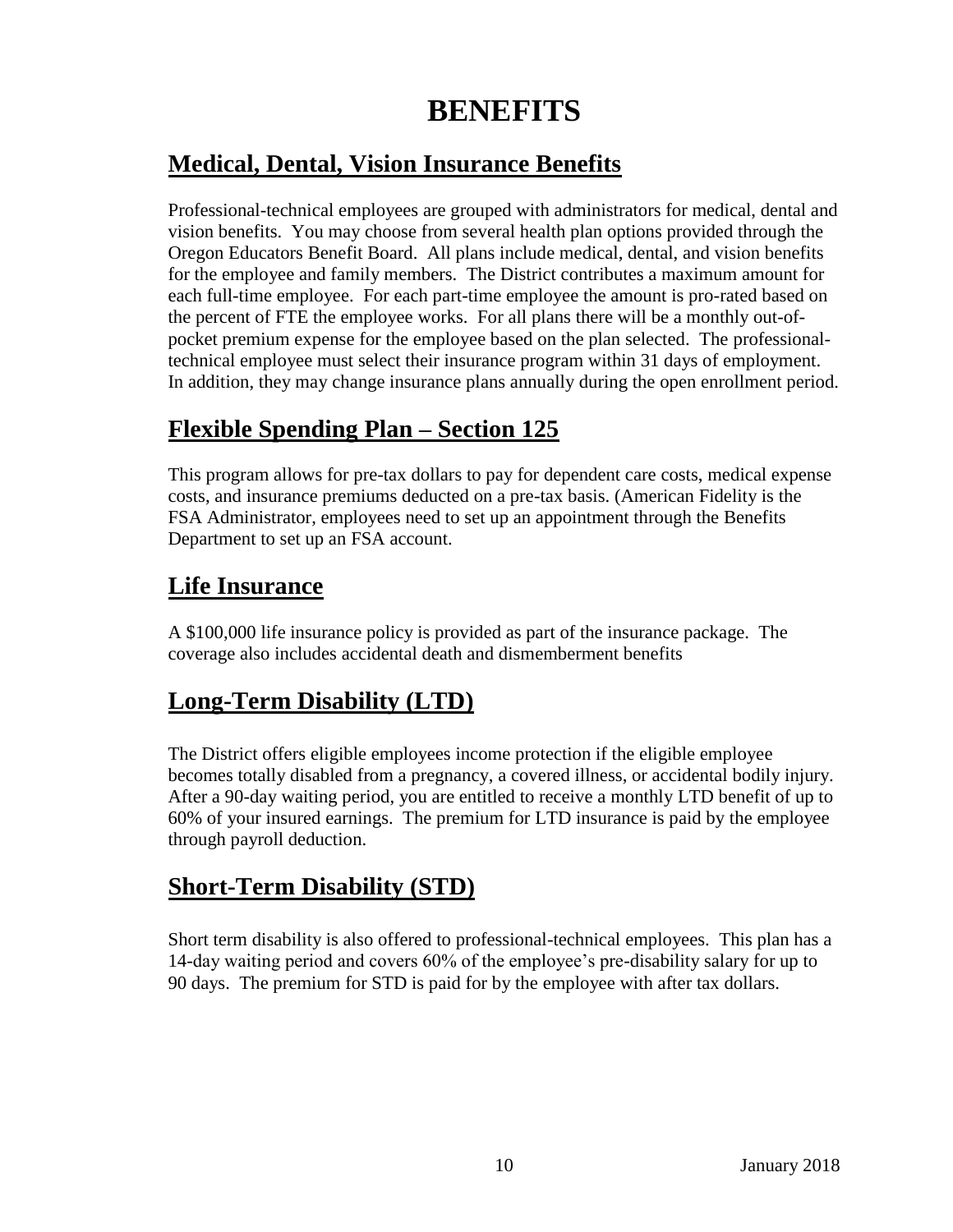### **Oregon Public Employees Retirement System (PERS)**

The District shall not withhold from employee's monthly salaries the contributions required by ORS 238.200; and shall continue to "pick up", assume, and pay a six percent (6%) employee contribution to the Public Employee Retirement Fun for the employee members then participating in the Public Employees Retirement System. Such "pick up" or payment of employee member monthly contributions to the system shall continue until the termination of this agreement. The full amount of required employee contributions "picked up" or paid by the District on behalf of the employees pursuant to this agreement shall be considered as "salary" within the meaning of ORS 238.005(8) for the purpose of computing an employee member's "final average salary" within the meaning of ORS 238.055(12) but shall not be considered as "salary" for the purposes of determining the amount of employee contributions required to be contributed pursuant to ORS 238.200. Such "picked up" or paid employee contributions shall be credited to employee accounts pursuant to ORS 238.200(2) and shall be considered to be employee contributions for the purpose of ORS 238.005 to 238.325.

After six months of full-time employment with the District, employees will become a member of the Public Employees Retirement System. The District will then begin paying the employee's contribution as well as the District/employer contribution. PERS Members Handbooks are available in the Employee Programs and Benefits office as well as on line at the PERS web site at [www.pers.state.or.us](http://www.pers.state.or.us/)

#### **Insurance after Retirement**

A professional-technical employee who retires from the District may self-pay premiums for medical, dental, vision and life insurance until age 65. The retiree will self-pay the premium to a designated third party administrator.

## **Tax Sheltered Annuities (TSA), Deferred Compensation, and US Savings Bonds**

These programs provide ways to set aside money from your paycheck for savings purposes. Tax sheltered annuities and deferred compensation are pre-tax deductions and can be a great way to save. Please call the Payroll Department at 503-399-3016 for a list of companies that are approved for payroll deduction. Payroll can provide information about the rules, regulations and limits on saving through these programs.

## **Employee Assistance Program (EAP)**

Recognizing that employees experience a variety of personal concerns that may affect work performance, Salem-Keizer Public Schools contracts with Reliant Behavioral Health to provide confidential counseling. The Employee Assistance Program is available to all professional-technical employees and their families. The program is totally confidential. The employee arranges for his/her own appointments through the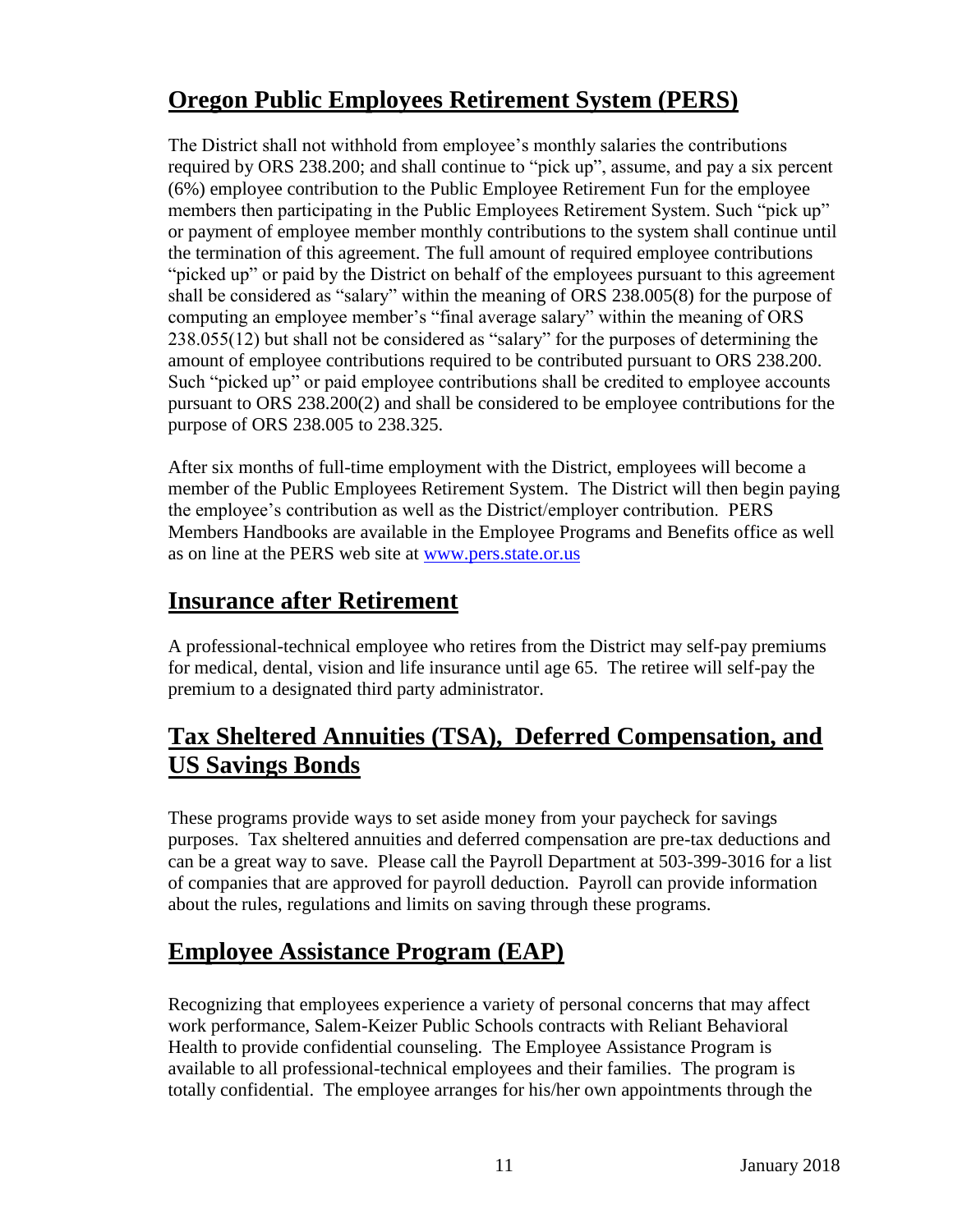RBH website [www.MyRBH.com](http://www.myrbh.com/) or by phone at 1-866-750-1327. The District pays the monthly premium so there is no cost to the employee to participate in this great program.

In addition to counseling services the EAP also provides work/family/life benefits helping with legal issues, financial planning, childcare provider selection, and elder care assistance. They also provide assistance in selling and purchasing a home.

# **Special Programs**

#### **Personal Liability – Indemnification**

#### **What does it mean?**

If an employee is sued for an act committed while performing his/her job, the District has a process in place to provide legal defense for that employee. The process is called indemnification. Indemnification means an act to secure someone against loss or damage. In this case, it means the District uses indemnification to secure its employees against loss or damage when any employee is sued for performing his or her job. The following is a summary of when the District will or will not indemnify (defend) an employee.

#### **How does indemnification apply to District employees?**

The District is required by Oregon law to indemnify its employees in certain circumstances, ORS 30.285 states the District "..shall defend, save harmless and indemnify" any of its employees against legal claims "arising out of alleged acts or omissions occurring in the performance of duty." In most circumstances, the District will indemnify and provide a legal defense for an employee who is sued for an act occurring in the performance of their job duties.

#### **When the District will not indemnify an employee.**

The District will not indemnify an employee in the following situations:

- For an act not arising out of the performance of duty.
- For malfeasance (professional misconduct) while on the job.
- For willful or wanton (malicious) neglect of duty.

#### **Right to counsel.**

If an employee is sued while performing his/her job duties, in addition to indemnifying the employee, the District will also hire an attorney to defend the employee as long as the act being challenged is within the scope of employment.

#### **What is considered acting within the scope of your employment?**

As long as an employee is performing the normal and customary duties of the job, their actions will fall within the scope of employment. Certain actions such as criminal activity cannot be considered within the scope of employment. For example, this situation is most easily illustrated with a school bus accident. If a bus driver is sued by another driver for causing an accident, the District will indemnify the bus driver and provide legal defense. On the other hand, if that same bus driver decided to intentionally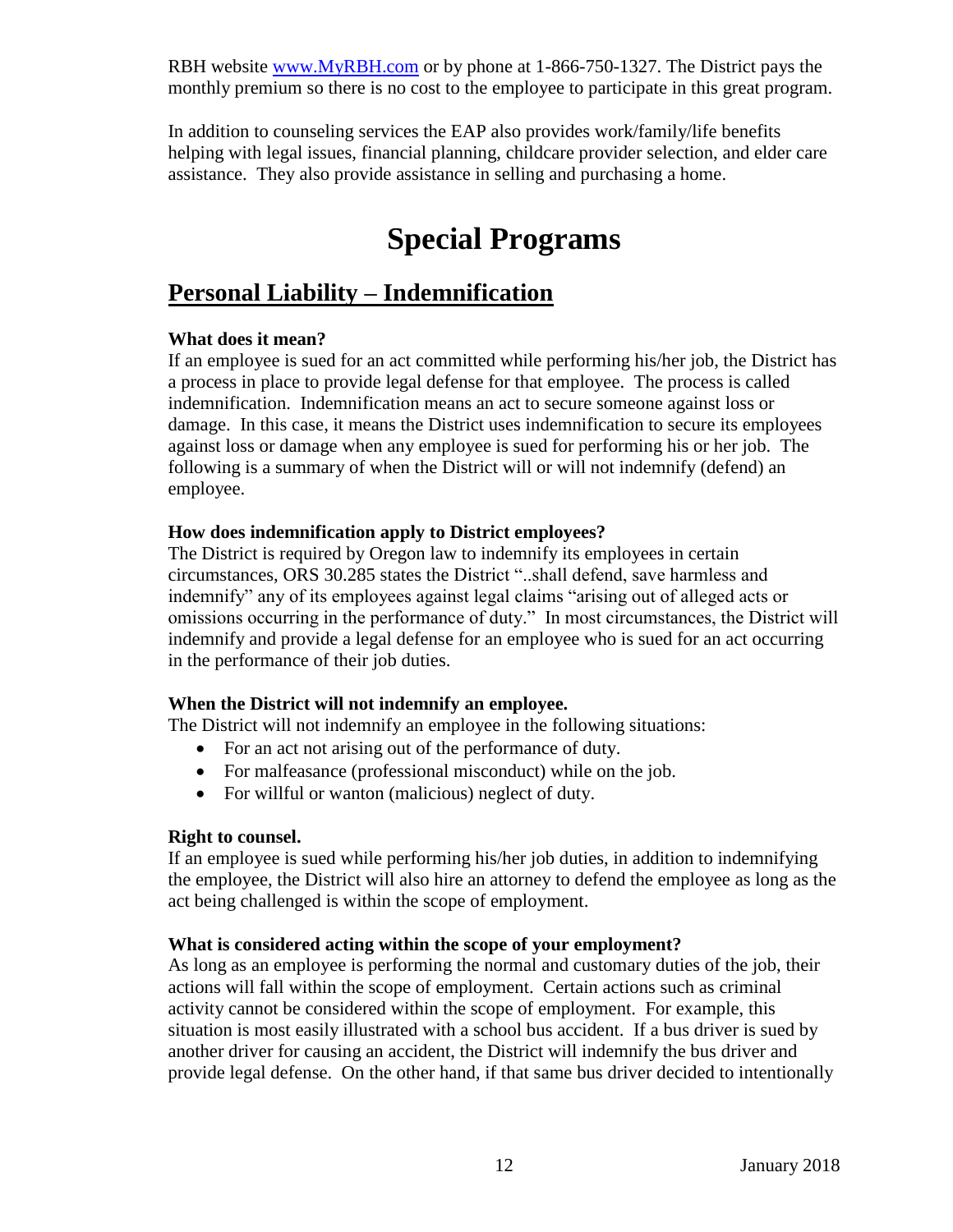ram a pedestrian, that is certainly outside the bus driver's job duties and the District will neither indemnify nor provide legal defense for the bus driver.

In summary, in most situations if an employee is sued because of an act that occurs while working for the District, the District will defend the employee and pay any settlement or judgment obtained against the employee. For more information, contact Risk Management at 503-399-3070.

#### **Conferences and Visitations**

Attendance at in-District professional meetings may be allowed without loss of salary if approved by your immediate supervisor. To attend out of District professional meetings without loss of salary, you must also obtain the approval of your level or program director.

#### **Professional Development funds**

The District determines the amount of professional development funds each school year. Employees receive \$750 per year or \$1,500 for two years. These funds can be spent in any amount or at any time between July 1 of a new biennium and June 30 at the end of the biennium. Any funds left in the employee's account at the end of a biennium period will not be available for the employee to use the next year.

Professional-technical employees receive their full \$1500 at the beginning of each biennium. New biennium's begin on July 1 of 2006, 2008, 2010, etc. If an employee is hired during the second year of a biennium, the benefit will be for one year only, or \$750. They will then receive the full \$1,500 at the start of the first biennium in which they work. Benefits will be pro-rated when an employee begins on or after January 1 of a given year.

Please use the following guidelines in determining how to use these funds. Staff will be responsible for expenses that are not authorized expenditures.

The appropriate uses for these funds are:

- 1. State professional dues.
- 2. Registration paid for professional development courses.
- 3. Civic organization dues such as Rotary.
- 4. Meals eaten when attending civic organization meetings.
- 5. Other dues and fees of a professional/educational nature.
- 6. Other (must relate directly to one's job assignment)
	- a. Travel expenses related to professional development/education related conferences.
	- b. Publications, periodicals and books of a professional/educational nature.
	- c. Software/compact discs of a professional/educational nature.
	- d. Work related calendar supplies, such as Franklin Planners.
	- e. Administrative/professional licenses.